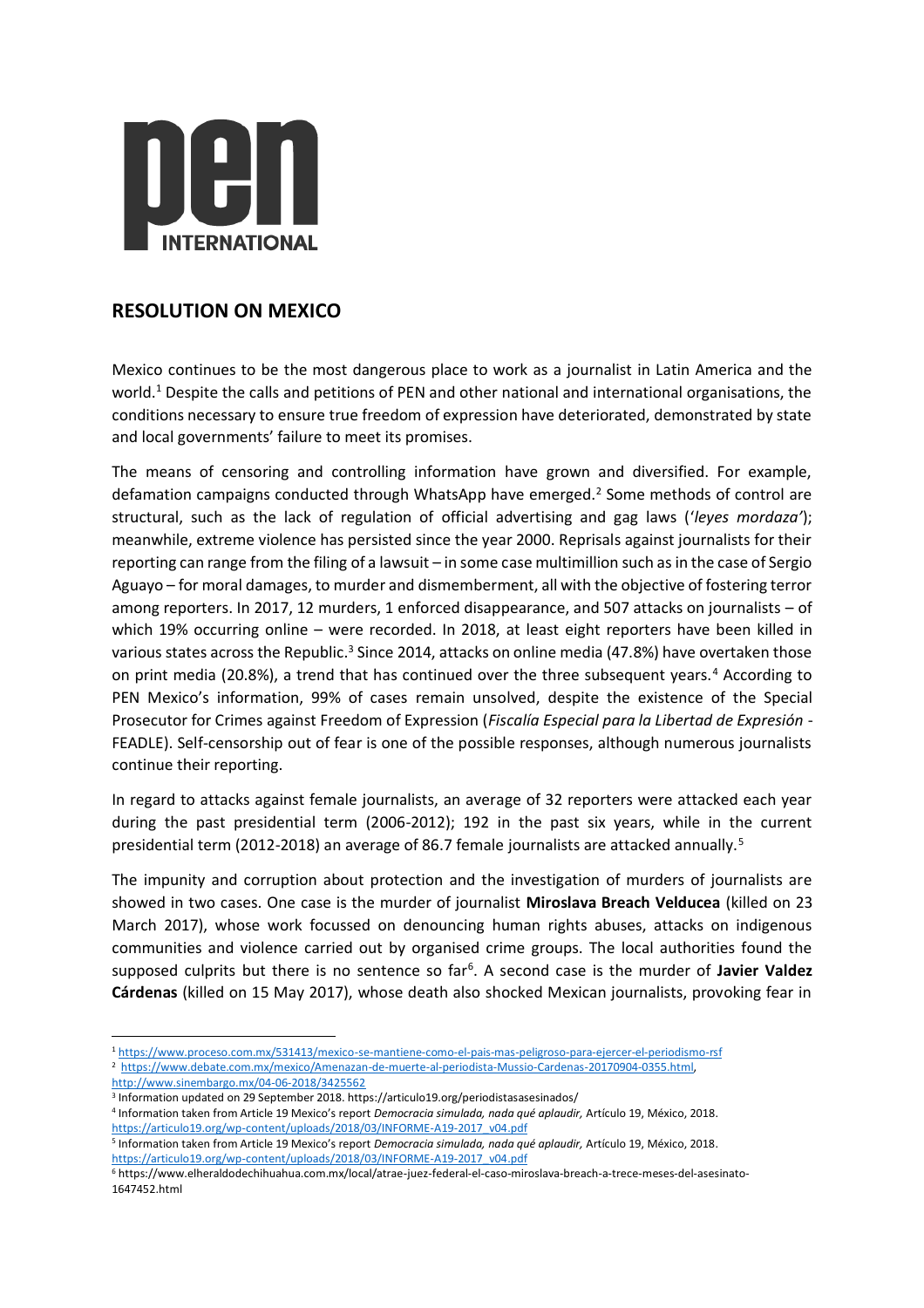the work of journalists. After more than a year since his murder only two individuals have been prosecuted, and a leader of organised crime thought to be connected to the murder has been detained, but no one has been sentenced.<sup>7</sup> Valdez posthumously received the 2018 PEN Mexico Prize for excellence in journalism, further cementing his legacy as a great chronicler of drug trafficking.<sup>8</sup>

Meanwhile, in 2018 the murders of **Héctor González** in Ciudad Victoria, Tamaulipas state, on 29 May and of **José Guadalupe Chan Dzib<sup>9</sup>** on 29 June and Ruben Pat, both journalists killed in Playa del Carmen, Quintana Roo State, and reporters for *Playa News;* Pat was the director of *Playa News* was killed on 24 July<sup>10</sup>. Most recently, Mario Leonel Gómez was killed in Chiapas on 21 September. These cases show the insecurity that journalists continue to face in the Republic, in particular the violence from non-State actors and lack of protection on the part of the state.<sup>11</sup>

Unfortunately, during the last year the economic resources allocated to the Mechanism to Protect Human Rights Defenders and Journalists were less than requested; furthermore, the mechanism risks having no funds at all from October 2018 to April 2019, infringing on the safety of hundreds of Mexican journalists and human rights defenders.

In previous PEN Mexico resolutions, and with advocacy support by other non-governmental organisations such as ARTICLE19, we called on the federal government to regulate official advertising as a means of democratising media and to make the use of public resources transparent in order to avoid censorship, self-censorship, corruption and the control of information. In contrast, the federal government passed, last May, the Social Communication Law (*Ley de Comunicación Social*), better known as the "Ley Chayote", which does not make media expenditure transparent and leaves the setting of criteria for the distribution of public money to public officials, among other things.

## **In view of the new presidential period in Mexico, as of December 1, 2018, the Assembly of Delegates of PEN International urges the Mexican authorities to:**

- Create the conditions that are essential for the free exercise of journalism in the country, in compliance with Mexico's obligations under international universal and regional human rights law;
- Immediately, thoroughly and adequately investigate and prosecute all crimes committed against journalists, especially in light of the fact that 99% of these crimes at the moment remain unresolved;
- End in particular the current impunity that surrounds the murders of journalists and that for years has been the rule rather than the exception, including by:
	- $\circ$  Ensuring that the federal and local authorities immediately, thoroughly and adequately investigate all murders of journalists, including elucidating the potential connection between the murder and the journalist's work wherever it exists and ensuring that the investigations are pursued up at the federal level where relevant;
	- o Ensuring cooperation with legislative chambers and Supreme Court of Justice in the resolution of cases and in legislation in favour of freedom of expression;

 $\overline{a}$ 

<sup>7</sup> <https://riodoce.mx/javier/damaso-lopez-nunez-dice-que-dos-asesinos-de-javier-valdez-eran-de-su-grupo-delictivo>

<sup>8</sup> [https://internacional.elpais.com/internacional/2017/05/15/mexico/1494874504\\_787443.html](https://internacional.elpais.com/internacional/2017/05/15/mexico/1494874504_787443.html)

<sup>9</sup> <https://www.sipiapa.org/notas/1212620-la-sip-condena-asesinato-periodista-mexico>

<sup>10</sup> https://www.animalpolitico.com/2018/07/asesinan-periodista-quintana-roo/

 $11$  In the last year, all kinds of attacks have been brought against journalists, as you can see here:

ttps://www.facebook.com/penmexico3/posts/1670238599720715?notif\_id=1531348438032600&notif\_t=page\_post\_reaction